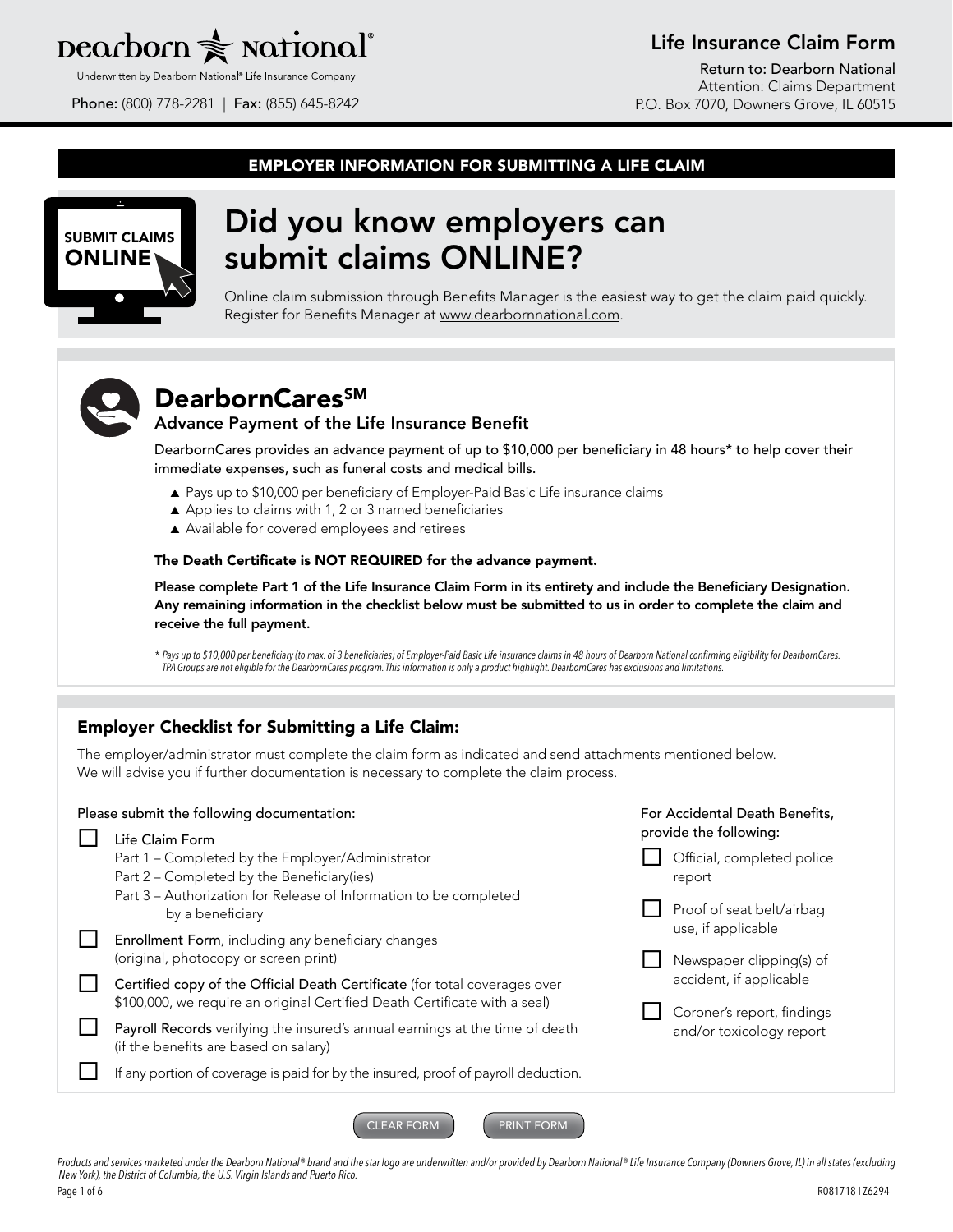# **Dearborn <del></del>**★ **National**®

Underwritten by Dearborn National® Life Insurance Company

Phone: (800) 778-2281 | Fax: (855) 645-8242

## Life Insurance Claim Form

Return to: Dearborn National Attention: Claims Department P.O. Box 7070, Downers Grove, IL 60515

### Part 1: To be completed by Employer/Administrator

| Employer/Group Information                                            |                 |                                                                                                                                                                                                                                                                |                                 |                        |                  |                            |                    |                   |
|-----------------------------------------------------------------------|-----------------|----------------------------------------------------------------------------------------------------------------------------------------------------------------------------------------------------------------------------------------------------------------|---------------------------------|------------------------|------------------|----------------------------|--------------------|-------------------|
| Group Name:                                                           |                 |                                                                                                                                                                                                                                                                | Group Number:                   |                        |                  |                            |                    |                   |
| Subsidiary Name:                                                      |                 |                                                                                                                                                                                                                                                                | Account Number/Division:        |                        |                  |                            |                    |                   |
| Group Address: Street:                                                |                 |                                                                                                                                                                                                                                                                |                                 |                        |                  |                            |                    |                   |
|                                                                       | City:           |                                                                                                                                                                                                                                                                |                                 | State:                 |                  |                            | Zip:               |                   |
|                                                                       |                 | Name and Title of Authorized Representative:                                                                                                                                                                                                                   |                                 |                        |                  |                            |                    |                   |
| Phone:                                                                |                 |                                                                                                                                                                                                                                                                |                                 | Email:                 |                  |                            |                    |                   |
| Preferred Communication: □ Email                                      |                 | $\Box$ Phone                                                                                                                                                                                                                                                   |                                 |                        |                  |                            |                    |                   |
| <b>Employee Information</b>                                           |                 |                                                                                                                                                                                                                                                                |                                 |                        |                  |                            |                    |                   |
| Last Name:                                                            |                 |                                                                                                                                                                                                                                                                |                                 | First:                 |                  |                            | Middle:            |                   |
| Street:                                                               |                 |                                                                                                                                                                                                                                                                |                                 |                        |                  |                            | Birth Date:        |                   |
| City:                                                                 |                 |                                                                                                                                                                                                                                                                | State:                          |                        | Zip:             |                            | Date of Death:     |                   |
| Phone:                                                                |                 |                                                                                                                                                                                                                                                                |                                 | Email:                 |                  |                            |                    |                   |
| Employee SSN / ID:                                                    |                 |                                                                                                                                                                                                                                                                |                                 |                        |                  | Status: □ Active □ Retired | $\square$ Disabled | $\Box$ Terminated |
| Date of Hire:                                                         |                 | Insurance Effective Date:                                                                                                                                                                                                                                      |                                 |                        | Last Day Worked: |                            | Date Terminated:   |                   |
| Annual Salary:<br>Class:                                              |                 | Salary Effective Date:                                                                                                                                                                                                                                         |                                 |                        |                  |                            |                    |                   |
|                                                                       |                 | Employee's Date of Last Premium Contribution:                                                                                                                                                                                                                  |                                 | Hours Worked per Week: |                  |                            |                    |                   |
|                                                                       |                 | Deceased Information (If other than employee)                                                                                                                                                                                                                  |                                 |                        |                  |                            |                    |                   |
| $\square$ Spouse                                                      | Dependent Child |                                                                                                                                                                                                                                                                |                                 |                        |                  |                            |                    |                   |
| Last Name:                                                            |                 |                                                                                                                                                                                                                                                                |                                 | First:                 |                  |                            | Middle:            |                   |
| Birth date:                                                           |                 | Date of Death:                                                                                                                                                                                                                                                 |                                 | SSN:                   |                  |                            |                    |                   |
| Full-Time Student: □ Yes                                              |                 | $\Box$ No                                                                                                                                                                                                                                                      |                                 | School:                |                  |                            |                    |                   |
|                                                                       |                 | Was He/She Incapacitated and Reliant on the Employee for Financial Support: $\Box$ Yes                                                                                                                                                                         |                                 |                        |                  | $\Box$ No                  |                    |                   |
|                                                                       |                 | Be sure to include the Beneficiary Designation when submitting the Claim Form.                                                                                                                                                                                 |                                 |                        |                  |                            |                    |                   |
|                                                                       |                 |                                                                                                                                                                                                                                                                |                                 |                        |                  |                            |                    |                   |
| Insurance Information                                                 |                 |                                                                                                                                                                                                                                                                |                                 |                        |                  |                            |                    |                   |
| Basic Life: \$                                                        |                 |                                                                                                                                                                                                                                                                | AD&D: \$                        |                        |                  |                            |                    |                   |
| Supplemental/Voluntary Life: \$                                       |                 |                                                                                                                                                                                                                                                                | Supplemental/Voluntary AD&D: \$ |                        |                  |                            |                    |                   |
| Additional Benefits: □ Seat Belt<br>$\Box$ Airbag<br>$\Box$ Education |                 |                                                                                                                                                                                                                                                                |                                 | $\Box$ Other:          |                  |                            |                    |                   |
|                                                                       |                 | I certify that I have read this document and the information is accurate and complete. I understand that any person who knowingly files<br>a statement of claim containing any false or misleading information may be subject to criminal and civil penalties. |                                 |                        |                  |                            |                    |                   |
|                                                                       |                 |                                                                                                                                                                                                                                                                |                                 |                        |                  |                            |                    |                   |
|                                                                       |                 | Signature of Authorized Employer/Plan Representative                                                                                                                                                                                                           |                                 |                        |                  |                            | Date               |                   |

*Products and services marketed under the Dearborn National® brand and the star logo are underwritten and/or provided by Dearborn National® Life Insurance Company (Downers Grove, IL) in all states (excluding New York), the District of Columbia, the U.S. Virgin Islands and Puerto Rico.*  Page 2 of 6 R081718 I Z6294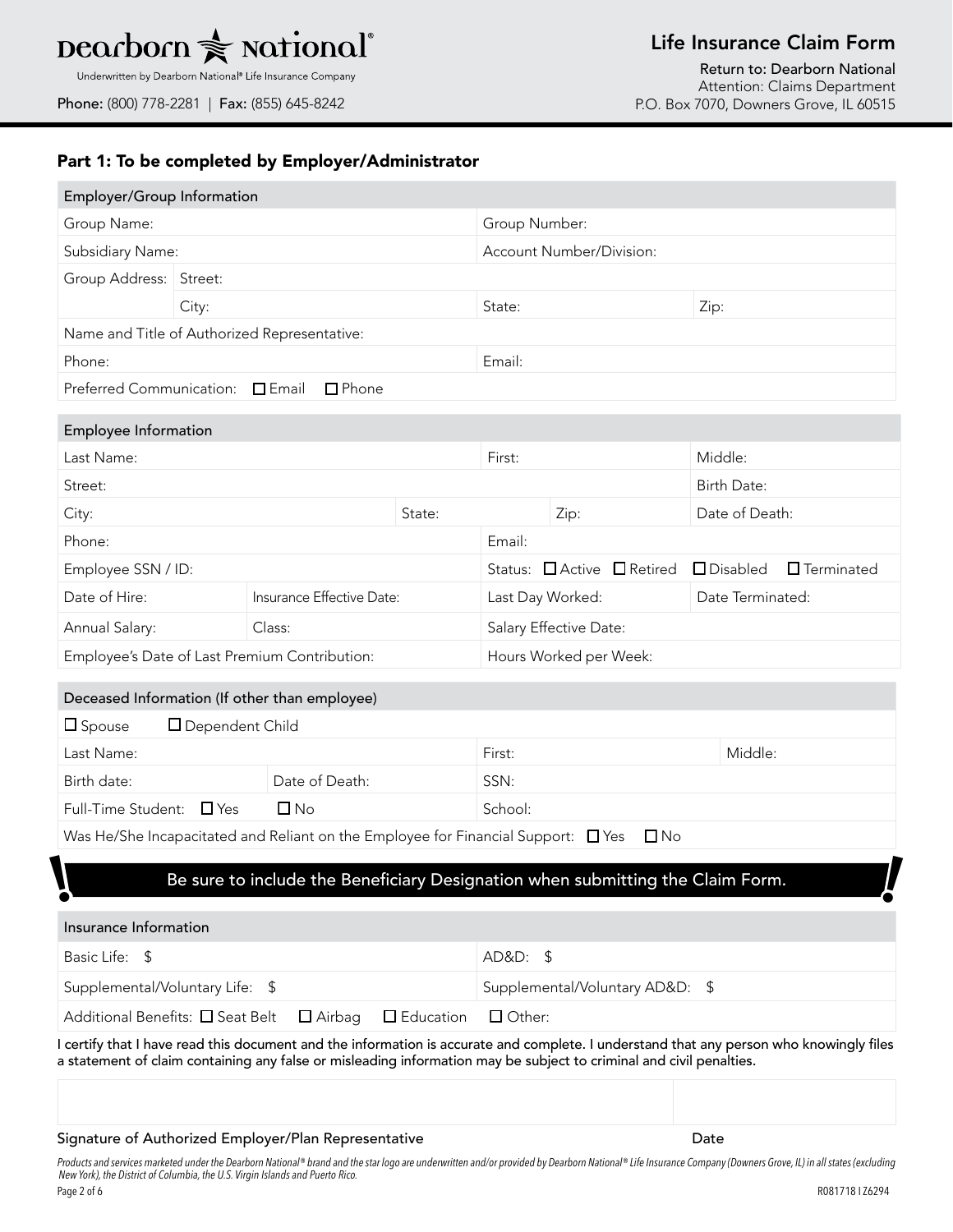## $\rm{pearbon}$   $\geqslant$  national

## Life Insurance Claim Form

Underwritten by Dearborn National® Life Insurance Company

Phone: (800) 778-2281 | Fax: (855) 645-8242

Return to: Dearborn National Attention: Claims Department P.O. Box 7070, Downers Grove, IL 60515

### Part 2: To be completed by Beneficiary

If there is more than one beneficiary, each must complete a separate form. See Important Information below if beneficiary is a minor.

| <b>Beneficiary Information</b> |                           |             |               |  |  |  |
|--------------------------------|---------------------------|-------------|---------------|--|--|--|
| Last Name:                     |                           | First:      | Middle:       |  |  |  |
| Maiden Name:                   |                           | Birth Date: | SSN / ID:     |  |  |  |
| Street:                        |                           |             |               |  |  |  |
| City:                          | State:                    | Zip:        | Phone Number: |  |  |  |
| Email:                         | Relationship to Deceased: |             |               |  |  |  |

| Deceased Information |                    |         |
|----------------------|--------------------|---------|
| Last Name:           | First:             | Middle: |
| SSN / ID:            | Group Number/Name: |         |

#### IRS Certification

Are you a U.S. Citizen:  $\Box$  Yes  $\Box$  No, IRS Form W-8 is required. Provide other work ID if available.

#### Under penalty of perjury, I certify that:

1. The number shown on this form is my correct Social Security/Taxpayer Identification number; and

2. I am not subject to backup withholding because: (a) I am exempt from backup withholding, or (b) I have not been notified by the Internal Revenue Service (IRS) that I am subject to backup withholding as a result of a failure to report all interest or dividends, or (c) the IRS notified me that I am no longer subject to backup withholding; and

3. I am a U.S. citizen or other U.S. person.

#### Certification Instructions

You must cross out item 2 above if you have been notified by the IRS that you are currently subject to backup withholding because of under reporting interest or dividends on your tax return.

The IRS does not require your consent to any provision of this document other than the certifications required to avoid backup withholding. If you fail to certify, we may be required to withhold federal and state tax.

#### Be sure to include a certified copy of the Death Certificate for claims over \$100,000.

I certify that I have read this document and the information is accurate and complete. I understand that any person who knowingly files a statement of claim containing any false or misleading information may be subject to criminal and civil penalties.

Signature of Beneficiary **Date** 

#### IMPORTANT INFORMATION

If the Beneficiary is:

- a. A minor, an estate or incompetent to handle financial matters: provide an original court order appointing a legal representative or guardian to handle the financial affairs of the minor, the estate, or the incompetent.
- b. Deceased: provide proof of death, a copy of the final certified death certificate, and documentation of the secondary beneficiary.
- c. A trust: provide documentation verifying existence of the trust, documentation that the trust has been named the beneficiary, and the tax identification number of the trust.

#### Each beneficiary must complete and sign the Beneficiary/Claimant Statement.

*Products and services marketed under the Dearborn National® brand and the star logo are underwritten and/or provided by Dearborn National® Life Insurance Company (Downers Grove, IL) in all states (excluding New York), the District of Columbia, the U.S. Virgin Islands and Puerto Rico.* 

**\** 

**!!**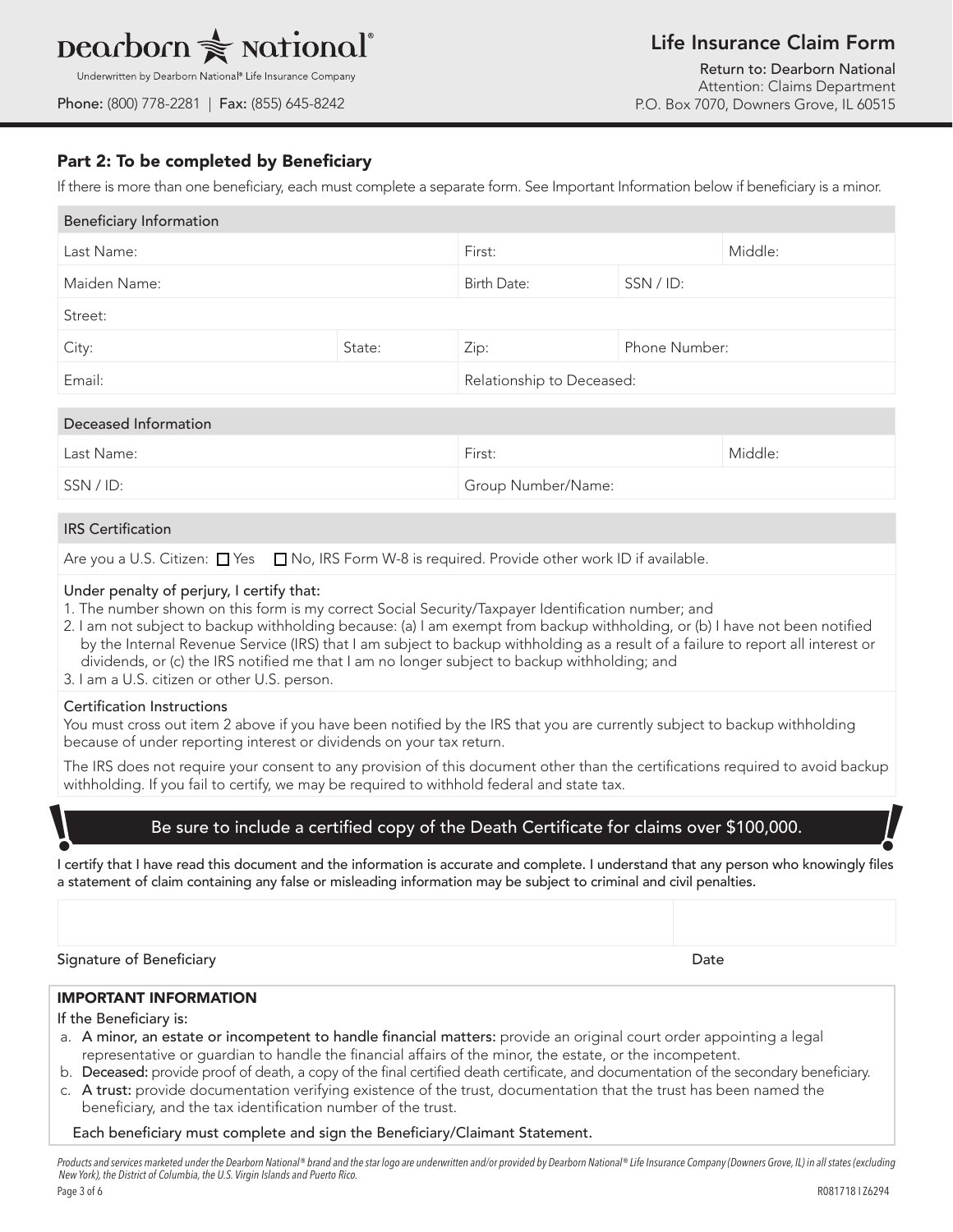

|  |  |  |  |  |  |  | Underwritten by Dearborn National® Life Insurance Company |
|--|--|--|--|--|--|--|-----------------------------------------------------------|
|--|--|--|--|--|--|--|-----------------------------------------------------------|

## Life Insurance Claim Form

Return to: Dearborn National Attention: Claims Department P.O. Box 7070, Downers Grove, IL 60515

Phone: (800) 778-2281 | Fax: (855) 645-8242

#### Part 3: Authorization for Release of Information

(We will require a separate authorization for release of psychotherapy notes.)

| I (the undersigned) authorize _                                                                                                                         | physician, medical professional, pharmacist or |
|---------------------------------------------------------------------------------------------------------------------------------------------------------|------------------------------------------------|
| Physician Name<br>other provider of health care services, hospital, clinic, other medical or medically related facility; coroner's office; insurance or |                                                |
| reinsurance company; government agency; department of labor; law enforcement or public safety department; group policy-                                 |                                                |
| holder; employer; or policy or benefit plan administrator to release information from the records of:                                                   |                                                |

| Deceased Last Name: | First:             | Middle: |
|---------------------|--------------------|---------|
| SSN / ID:           | Group Number/Name: |         |

I certify that I have read this document and the information is accurate and complete. I understand that any person who knowingly files a statement of claim containing any false or misleading information may be subject to criminal and civil penalties.

| Signature of Beneficiary | Date |
|--------------------------|------|

#### IMPORTANT INFORMATION

#### Claimant/Insured Information to be released:

- Data or records regarding medical history, treatment, prescriptions, consultations, autopsy (including medical reports, records, charts, notes (excluding psychotherapy notes), x-rays, films or correspondence, and any medical condition(s));
- Any information regarding insurance coverage; and
- Accident report or any official investigative reports (such as police, fire, FAA, OSHA, or toxicology report).
- Information to be released to: Dearborn National P.O. Box 7070 Downers Grove, IL 60515
- I understand that refusal to sign this Authorization may result in the denial of benefits.
- I understand the information used or disclosed may be subject to re-disclosure by the recipient and may no longer be protected by federal law.
- I understand the information obtained by use of this Authorization will be used by Dearborn National Life Insurance Company (the Company) to evaluate my claim for death benefits. The Company will only release such information:
	- To its reinsurer, or other persons or organizations performing business or legal services in connection with my claim(s); or
	- As may be required by law; or
	- As I further authorize.
- I understand that I may revoke this Authorization in writing at any time, except to the extent the Company has taken action in reliance on this Authorization. If written revocation is not received, this Authorization will be considered valid for a period of time not to exceed 24 months from the date of signature below. To initiate revocation of this Authorization, direct all correspondence to the Company at the above address.
- A photocopy of this Authorization is to be considered as valid as the original.
- I understand I am entitled to receive a copy of this signed Authorization.

| Signature (Claimant or Legal Representative) | Print Name | Date |
|----------------------------------------------|------------|------|

If you are the legal representative of the Claimant, we may ask for additional documentation.

| Street: |        | Phone Number: |
|---------|--------|---------------|
| City:   | State: | Zip:          |

*Products and services marketed under the Dearborn National® brand and the star logo are underwritten and/or provided by Dearborn National® Life Insurance Company (Downers Grove, IL) in all states (excluding New York), the District of Columbia, the U.S. Virgin Islands and Puerto Rico.*  Page 4 of 6 R081718 I Z6294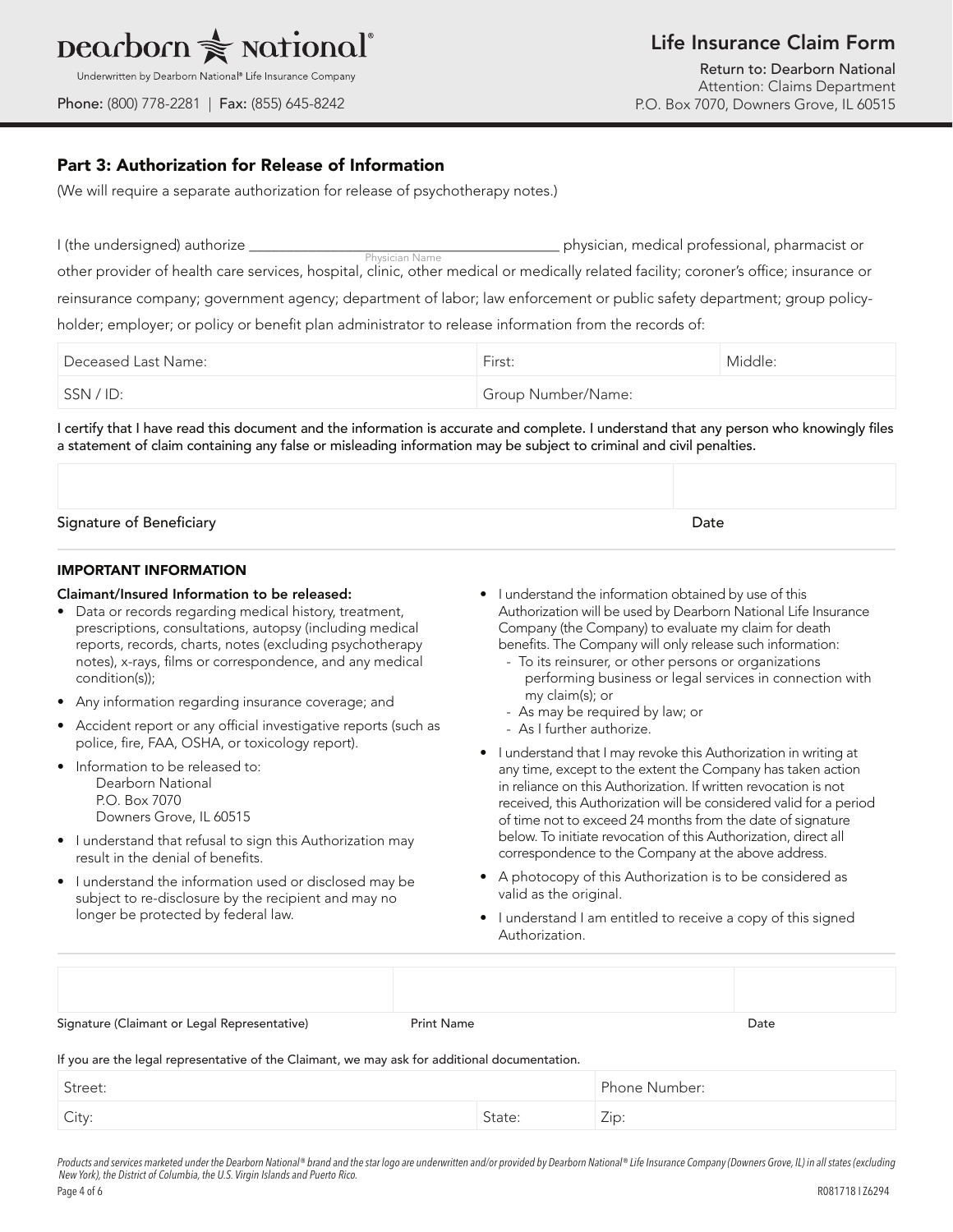

#### The laws of some states require us to furnish you with the following notice:

#### For Applications and Claims:

Alabama: Any person who knowingly presents a false or fraudulent claim for payment of a loss or benefit or who knowingly presents false information in an application for insurance is guilty of a crime and may be subject to restitution fines or confinement in prison, or any combination thereof.

Colorado: It is unlawful to knowingly provide false, incomplete, or misleading material facts or information to an insurance company for the purpose of defrauding or attempting to defraud the company. Penalties may include imprisonment, fines, denial of insurance, and civil damages. Any insurance company or agent of an insurance company who knowingly provides false, incomplete, or misleading material facts or information to a policyholder or claimant for the purpose of defrauding or attempting to defraud the policyholder or claimant with regard to a settlement or award payable from insurance proceeds shall be reported to the Colorado division of insurance within the department of regulatory agencies.

District of Columbia: WARNING: It is a crime to provide false or misleading information to an insurer for the purpose of defrauding the insurer or any other person. Penalties include imprisonment and/or fines. In addition, an insurer may deny insurance benefits if false information materially related to a claim was provided by the applicant.

Florida: Any person who knowingly and with intent to injure, defraud, or deceive any insurer files a statement of claim or an application containing any false, incomplete, or misleading information is guilty of a felony of the third degree.

Hawaii: For your protection, Hawaii law requires you be informed that presenting a fraudulent claim for payment of a loss or benefit is a crime punishable by fines or imprisonment, or both.

Kentucky: Any person who knowingly and with intent to defraud any insurance company or other person files an application for insurance or a statement of claim containing any materially false information or conceals, for the purpose of misleading, information concerning any fact material thereto commits a fraudulent insurance act, which is a crime.

Louisiana: Any person who knowingly presents a false or fraudulent claim for payment of a loss or benefit or knowingly presents false information in an application for insurance is guilty of a crime and may be subject to fines and confinement in prison.

**Maine & Washington:** It is a crime to knowingly provide false, incomplete, or misleading information to an insurance company for the purpose of defrauding the company. Penalties include imprisonment, fines and denial of insurance benefits.

Maryland: Any person who knowingly and willingly presents a false or fraudulent claim for payment of a loss or benefit or who knowingly and willfully presents false information in an application for insurance is guilty of a crime and may be subject to fines and confinement in prison.

New Mexico: Any person who knowingly presents a false or fraudulent claim for payment of a loss or benefit or knowingly presents false information in an application for insurance is guilty of a crime and may be subject to civil fines and criminal penalties.

**Ohio:** Any person who, with intent to defraud or knowing that he or she is facilitating a fraud against an insurer, submits an application or files a claim containing a false or deceptive statement is guilty of insurance fraud.

**Oklahoma:** Any person who knowingly, with intent to injure, defraud or deceive any insurer, makes a claim for the proceeds of an insurance policy containing false, incomplete or misleading information is guilty of a felony.

Pennsylvania: Any person who knowingly and with intent to defraud any insurance company or other person files an application for insurance or statement of claim containing any materially false information or conceals for the purpose of misleading, information concerning any fact material thereto commits a fraudulent insurance act, which is a crime and subjects such person to criminal and civil penalties.

**Puerto Rico:** Any person who knowingly and with the intention of defrauding presents false information in an insurance application, or presents, helps, or causes the presentation of a fraudulent claim for the payment of a loss or any other benefit, or presents more than one claim for the same damage or loss, shall incur a felony and, upon conviction, shall be sanctioned for each violation with the penalty of a fine of not less than five thousand dollars (\$5,000) and not more than ten thousand dollars (\$10,000), or a fixed term of imprisonment for three (3) years, or both penalties. Should aggravating circumstances be present, the penalty thus established may be increased to a maximum of five (5) years, and if extenuating circumstances are present, it may be reduced to a minimum of two (2) years.

Rhode Island: Any person who knowingly presents a false or fraudulent claim for payment of a loss or benefit or knowingly presents false information in an application for insurance is guilty of a crime and may be subject to fines and confinement in prison.

**Tennessee:** It is a crime to knowingly provide false, incomplete or misleading information to an insurance company for the purpose of defrauding the company. Penalties include imprisonment, fines and denial of insurance benefits.

**Virginia:** Any person who, with the intent to defraud or knowing that he or she is facilitating a fraud against an insurer, submits an application or files a claim containing a false or deceptive statement may have violated the state law.

*Products and services marketed under the Dearborn National® brand and the star logo are underwritten and/or provided by Dearborn National® Life Insurance Company (Downers Grove, IL) in all states (excluding New York), the District of Columbia, the U.S. Virgin Islands and Puerto Rico.*  Page 5 of 6 R1025\_12 I Z6291\_LC